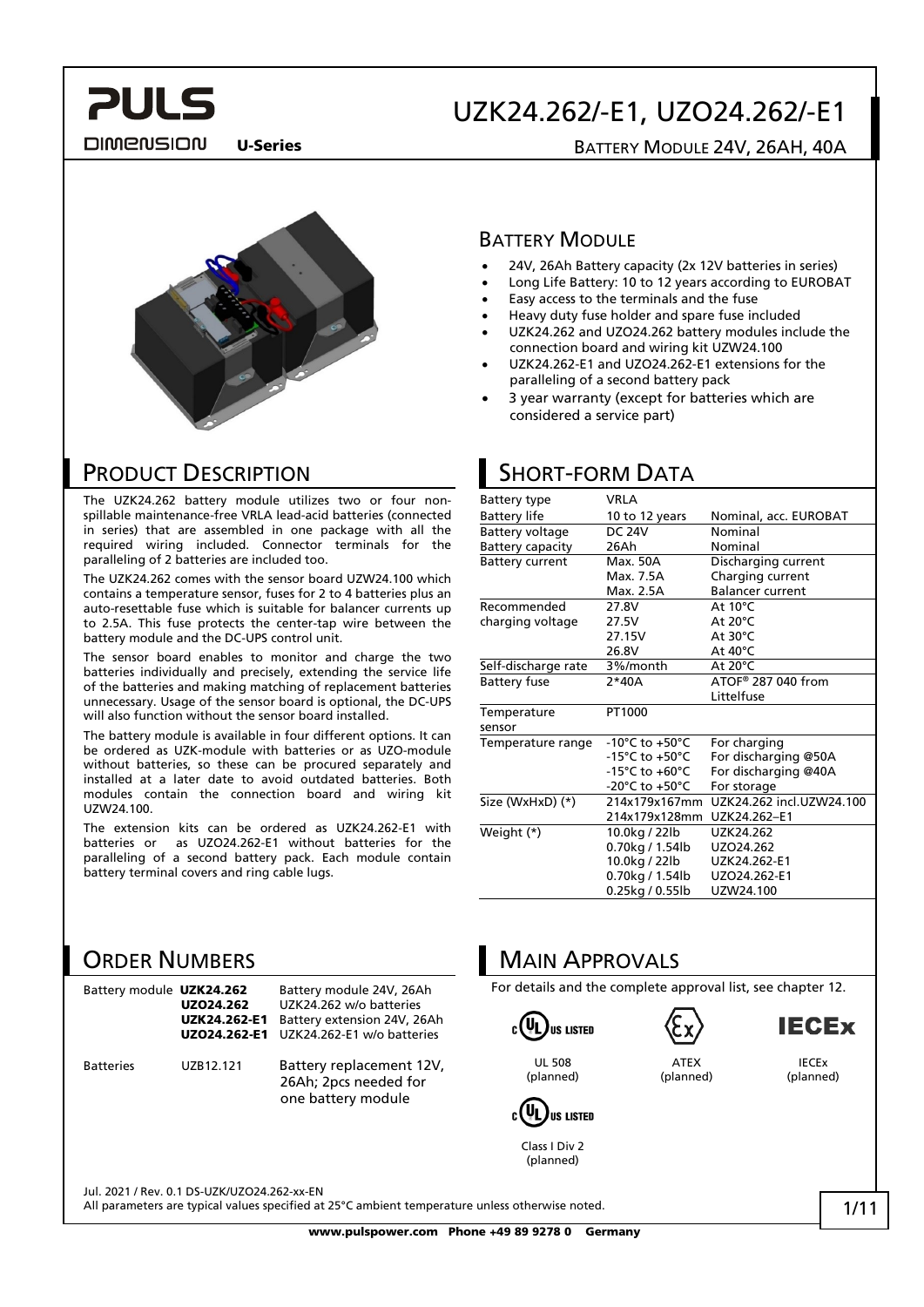#### **DIMENSION**

### UZK24.262/-E1, UZO24.262/-E1

U-Series BATTERY MODULE 24V, 26AH, 40A

### INDEX

| 3. Instructions for Battery Storage 3          |  |
|------------------------------------------------|--|
| 4. Instructions for Replacing Batteries 4      |  |
| 5. Instructions for Disposal of the Batteries4 |  |
|                                                |  |
|                                                |  |
|                                                |  |
|                                                |  |

| Page  |                                                 | Page |
|-------|-------------------------------------------------|------|
| . . 3 |                                                 |      |
| . 3   |                                                 |      |
| . 3   | 12. Approved, Fulfilled or Tested Standards 8   |      |
| . 4   |                                                 |      |
| . 4   | 14. Physical Dimensions and Weight 9            |      |
| . 5   | 15. Recommendations for a Long Battery Life  10 |      |
|       | 16 Mounting Orientations                        |      |

16. [Mounting Orientations....................................](#page-10-0) 11

The information given in this document is correct to the best of our knowledge and experience at the time of publication. If not expressly agreed otherwise, this information does not represent a warranty in the legal sense of the word. As the state of our knowledge and experience is constantly changing, the information in this data sheet is subject to revision. We therefore kindly ask you to always use the latest issue of this document (available under www.pulspower.com).

No part of this document may be reproduced or utilized in any form without our prior permission in writing.

#### **A** WARNING | Risk of electrical shock, fire, personal injury or death.

- Turn power off before working on the device. Protect against inadvertent re-powering.
- Do not modify or repair the unit.
- Use caution to prevent any foreign objects from entering the housing.
- Do not use in wet locations or in areas where moisture or condensation can be expected.
- Do not touch during power-on, and immediately after power-off. Hot surfaces may cause burns.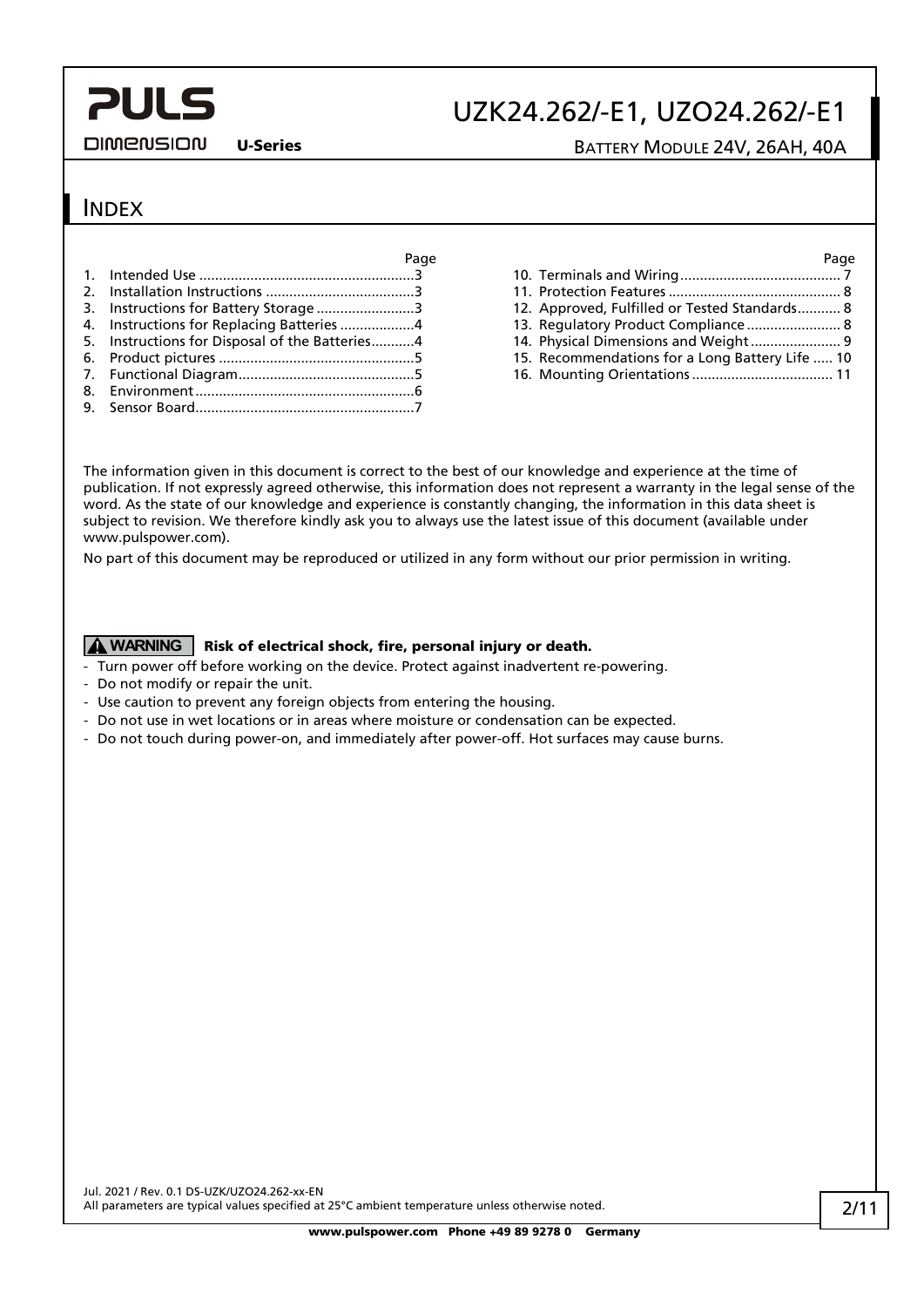**DIMENSION** 

UZK24.262/-E1, UZO24.262/-E1

U-Series BATTERY MODULE 24V, 26AH, 40A

### <span id="page-2-0"></span>1. INTENDED USE

This module is designed for installation in an enclosure and is intended for the general professional use such as in industrial control, office, communication, and instrumentation equipment.

Do not use this module in equipment, where malfunction may cause severe personal injury or threaten human life.

### <span id="page-2-1"></span>2. INSTALLATION INSTRUCTIONS

This device may only be installed and put into operation by qualified personnel.

Before initial use, check the last charging which is marked on the battery. If it is older than 9 months, replace the battery.

Do not install the battery fuse until the installation work is complete.

This device does not contain serviceable parts, except the fuse or replacement battery. If malfunction should occur during installation or operation, first check the fuse and battery for proper functionality. If the unit is damaged or if the malfunction continues, immediately turn power off and send device to the factory for inspection.

Replacement fuses must be of the same type or an UL listed fuse with the same nominal value and characteristics.

Do not short-circuit the battery poles or power wires and always check correct battery polarity.

Mount the device onto a flat surface. Do not install the battery module upside down.

Place the battery module in a cool area inside a cabinet.

Install the device in an enclosure providing protection against electrical, mechanical and fire hazards. Ensure sufficient ventilation by following the requirements of the EN 50272-2.

CAUTION: The unit contains wet cell batteries. Ventilation of the installation room in accordance with the rules of Canadian Electrical Code, part 1 is required if used in Canada.

The battery module is for use in a controlled environment. Do not use the device in pollution degree 3 areas without additional protection or in applications where a degree of protection better than IP00 is required.

Do not use batteries other than the original batteries supplied by the manufacturer to avoid conflicts with agency approvals.

The maximum surrounding air temperature is  $+60^{\circ}C/+140^{\circ}F$ . The operational temperature is the same as the ambient or surrounding air temperature and is defined as the air temperature 2cm below the device.

### <span id="page-2-2"></span>3. INSTRUCTIONS FOR BATTERY STORAGE

Do not store batteries or battery modules at temperatures higher than 25°C or performance and lifetime may change. Do not store discharged batteries. Keep batteries fully charged!

Charge retention is important to get the longest battery life. Stored batteries which are not fully charged age faster than charged batteries.

Do not store batteries longer than 9 months without charging or performance and lifetime may change. Every 9 months or whenever the open circuit voltage (OCV) falls below 12.6V, the battery module should be charged. Apply a charging voltage of 13.8V (at 25°C) for 72 hours. Batteries with an OCV below 12V must not be charged anymore and must be disposed.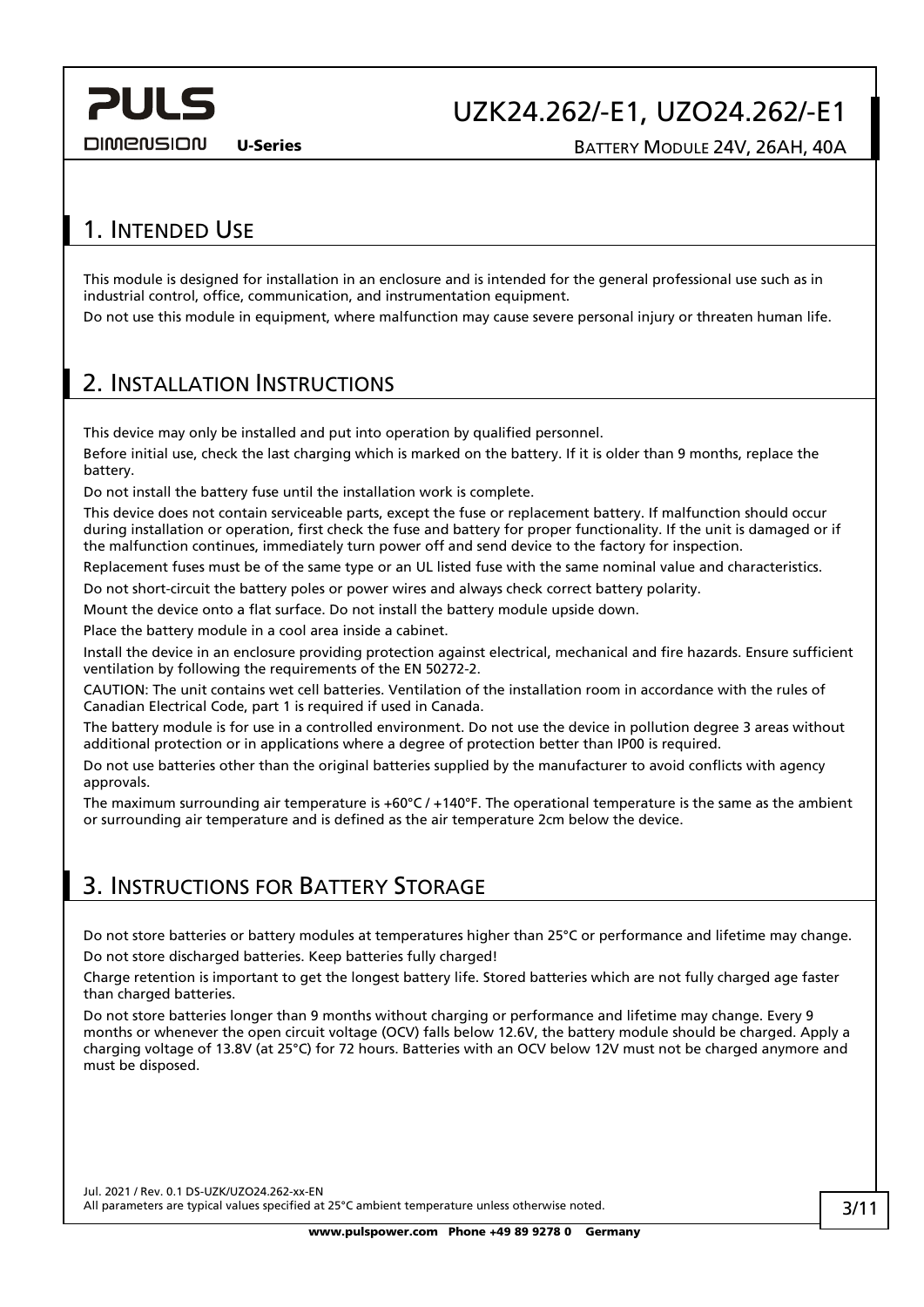#### **DIMENSION**

## UZK24.262/-E1, UZO24.262/-E1

U-Series BATTERY MODULE 24V, 26AH, 40A

### <span id="page-3-0"></span>4. INSTRUCTIONS FOR REPLACING BATTERIES

Batteries need to be replaced periodically. The time interval depends on the ambient temperature in which the battery is used and on the number and depth of discharge cycles. In a typical application it is recommended to replace the batteries at least every 2 years.

Disconnect battery fuse before replacing the battery.

Regarding disposal of used batteries see chapter [6.](#page-3-1)

Fig. 5-1 Replacing the battery



#### To replace battery:

ATTENTION! Disconnect battery fuse before replacing the battery.

- 1) Loosen screw of battery holder with only one turn. Remove Insulating caps from the battery terminals.
- 2) Unscrew the battery terminals.
- 3) Slide the mounting bracket sideways and take the mounting bracket off.
- 4) Remove the battery.
- 5) Insert the new battery.
- 6) Fix it again with the mounting bracket and make sure that the lock washer lies between the screw head and mounting bracket.
- 7) Screw the mounting bracket with tightening torque: 2Nm (18 lb.inch).
- 8) Do not over-tighten screws of the terminal bolts of the battery. Recommended tightening torque: 2.5Nm (22 lb.inch)
- 9) Insert battery fuse

### <span id="page-3-1"></span>5. INSTRUCTIONS FOR DISPOSAL OF THE BATTERIES

Batteries must be completely discharged before replacement and can be returned to the supplier of the battery module or the battery manufacturer for disposal.

Always dispose batteries through a recycling organization.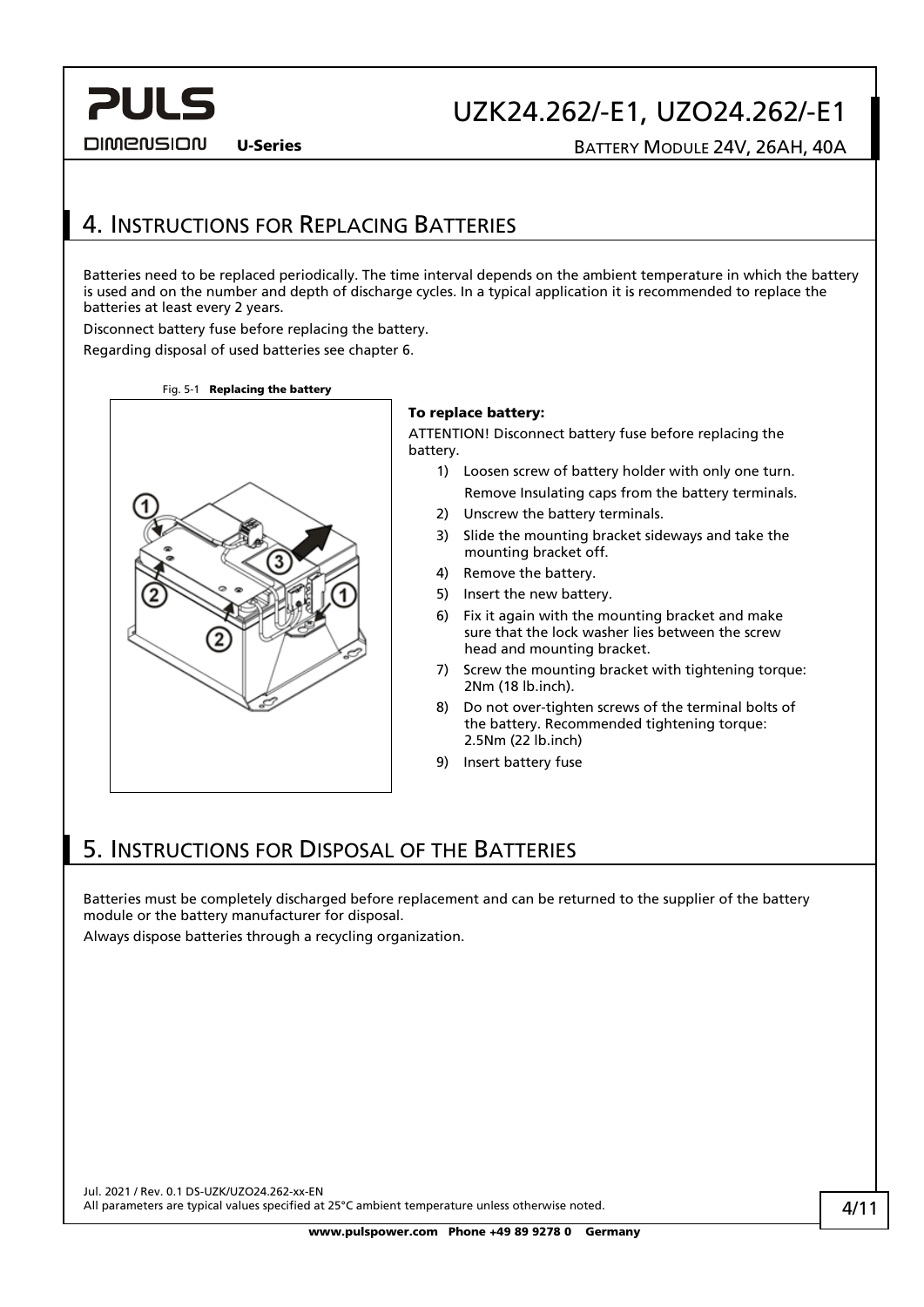

#### **DIMENSION**

### UZK24.262/-E1, UZO24.262/-E1

U-Series BATTERY MODULE 24V, 26AH, 40A

<span id="page-4-1"></span><span id="page-4-0"></span>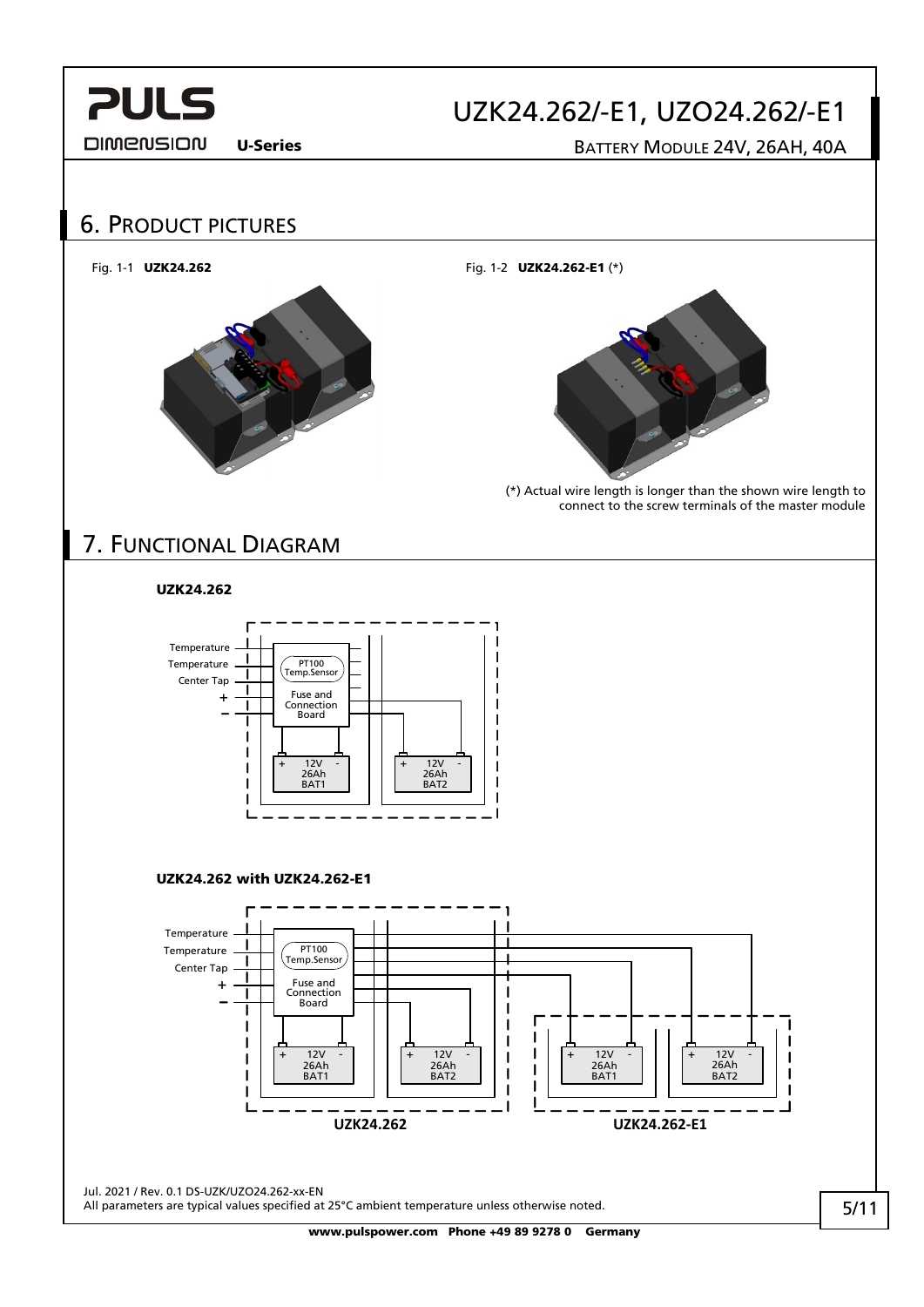

### UZK24.262/-E1, UZO24.262/-E1

**DIMENSION** 

U-Series BATTERY MODULE 24V, 26AH, 40A

### <span id="page-5-0"></span>8. ENVIRONMENT

| Operational temperature <sup>*</sup> | -10°C to +50°C (14°F to 122°F)    | For charging<br>Frequently charging below $+5^{\circ}$ C (41°F) reduced<br>the lifetime of the battery |
|--------------------------------------|-----------------------------------|--------------------------------------------------------------------------------------------------------|
|                                      | -15°C to +50°C (5°F to 122°F)     | For discharging @50A                                                                                   |
|                                      | -15°C to +60°C (5°F to 140°F)     | For discharging @40A                                                                                   |
| Storage temperature                  | -20°C to $+50$ °C (-4°F to 122°F) | For storage and transportation                                                                         |
|                                      |                                   | Recommendation:                                                                                        |
|                                      |                                   | For best performance and lifetime do not store                                                         |
|                                      |                                   | at temperatures higher than 25°C.                                                                      |
| Humidity                             | 5 to 95% r.h.                     | IEC 60068-2-30                                                                                         |
|                                      |                                   | Do not energize while condensation is present                                                          |
| Vibration sinusoidal                 | $±4mm$ at 16.7Hz                  | Vibration in vertical mounting orientation                                                             |
|                                      | fixed frequency for 1 hour        | according to IEC/EN 61056-1                                                                            |
| Shock                                | free fall from 20cm               | Shock with bottom down orientation                                                                     |
|                                      | onto a wooden floor               | according to IEC/EN 61056-1                                                                            |
| Altitude                             | 0 to 6000m (0 to 20 000ft)        |                                                                                                        |
| Degree of pollution                  |                                   | According to IEC 62477-1, not conductive                                                               |
|                                      |                                   |                                                                                                        |

\*) Operational temperature is the same as the ambient temperature and is defined as the air temperature 2cm below the unit.



#### Fig[. 8-](#page-5-0)1 Temperature Effects in Relation to Battery Capacity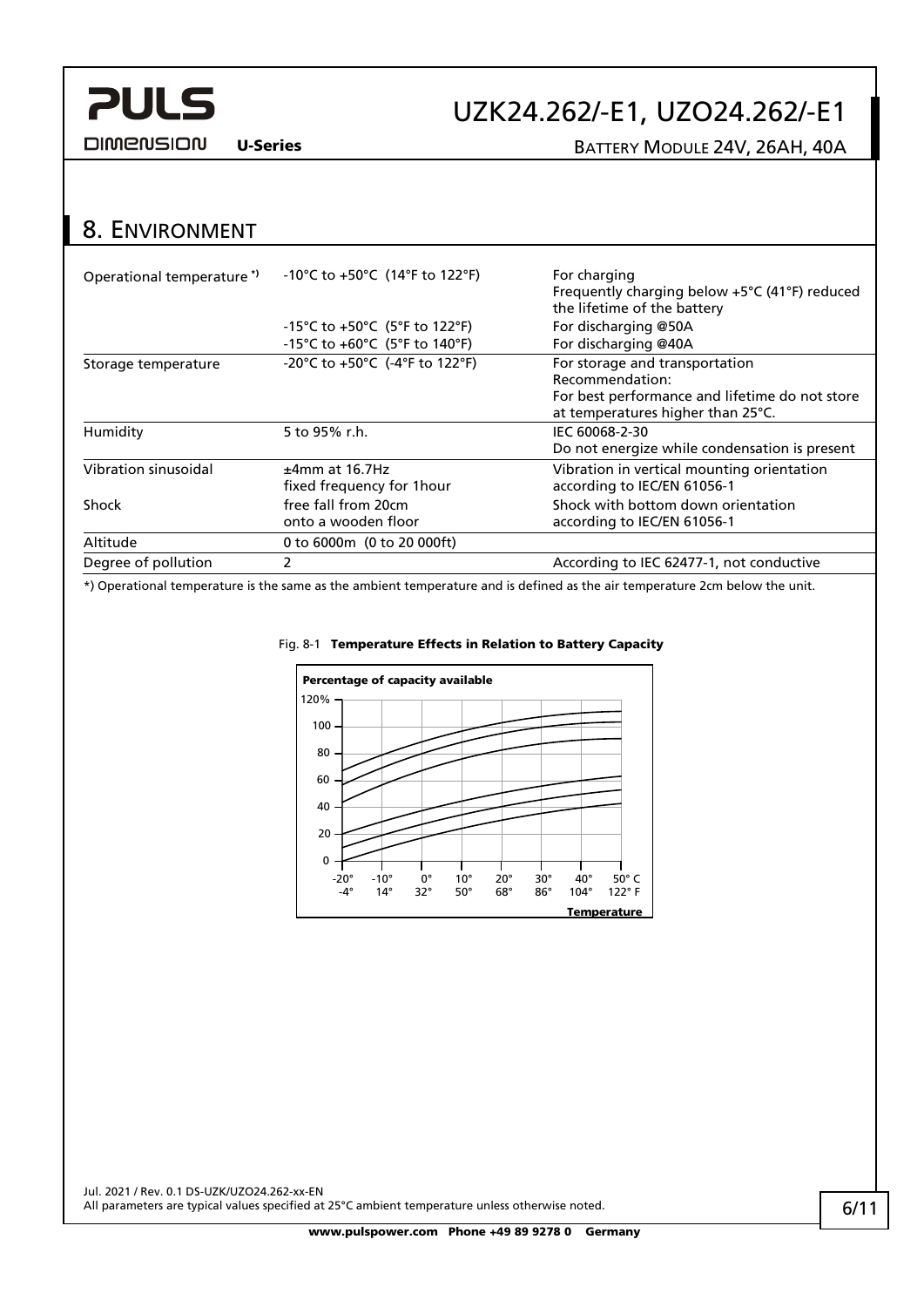**DIMENSION** 

### UZK24.262/-E1, UZO24.262/-E1

U-Series BATTERY MODULE 24V, 26AH, 40A

### <span id="page-6-0"></span>9. SENSOR BOARD

**PULS** 

The battery module includes a monitoring and protection board. This board contains a temperature sensor and a center-tap connection with an auto-resettable fuse to protect the center-tap wire between the battery module and the DC-UPS control unit.

The sensor board enables to monitor and charge the two batteries individually and precisely, extending the service life of the batteries and making matching of replacement batteries unnecessary.

Usage of the sensor board is optional, the DC-UPS will also function without the sensor board installed.



### <span id="page-6-1"></span>10. TERMINALS AND WIRING

The terminals are IP20 Finger safe constructed and suitable for field- and factory wiring.

|                                  |                             | <b>Power terminals</b>                    | <b>Centre tap and signal</b><br>terminals |
|----------------------------------|-----------------------------|-------------------------------------------|-------------------------------------------|
| <b>Type</b>                      |                             | Screw terminals                           | Screw terminals                           |
| Maximal wire size, solid wire    |                             | $10 \text{mm}^2$                          | $1.5$ mm <sup>2</sup>                     |
| Maximal wire size, stranded wire |                             | $10 \text{mm}^2$                          | $1.5$ mm <sup>2</sup>                     |
| American Wire Gauge              |                             | AWG 22-8                                  | AWG 26-14                                 |
| Maximal wire diameter            |                             | 5.2mm (including ferrules)                | 1.5mm (including ferrules)                |
| Wire stripping length            |                             | 12mm/0.5inch                              | 6mm/0.25inch                              |
| Screwdriver                      |                             | 3.5mm or 5mm slotted or<br>crosshead No 2 | 3.5mmslotted                              |
| Recommended tightening torque    |                             | 2.3Nm, 20.5lb.in                          | $0.5Nm$ , 4lb.in                          |
| Cable length                     | UZK24.262 / UZO24.262       | 0.2 <sub>m</sub>                          |                                           |
|                                  | UZK24.262-E1 / UZO24.262-E1 | 1m                                        |                                           |

#### Instructions:

- a) Follow national installation codes and installation regulations!
- b) Ensure that all strands of a stranded wire enter the terminal connection!
- c) Unused terminal compartments should be securely tightened.
- d) Ferrules are allowed.
- e) Do not use individual wires smaller than 6mm² (AWG 10) or longer than 2m (7ft) to avoid voltage drops on this connection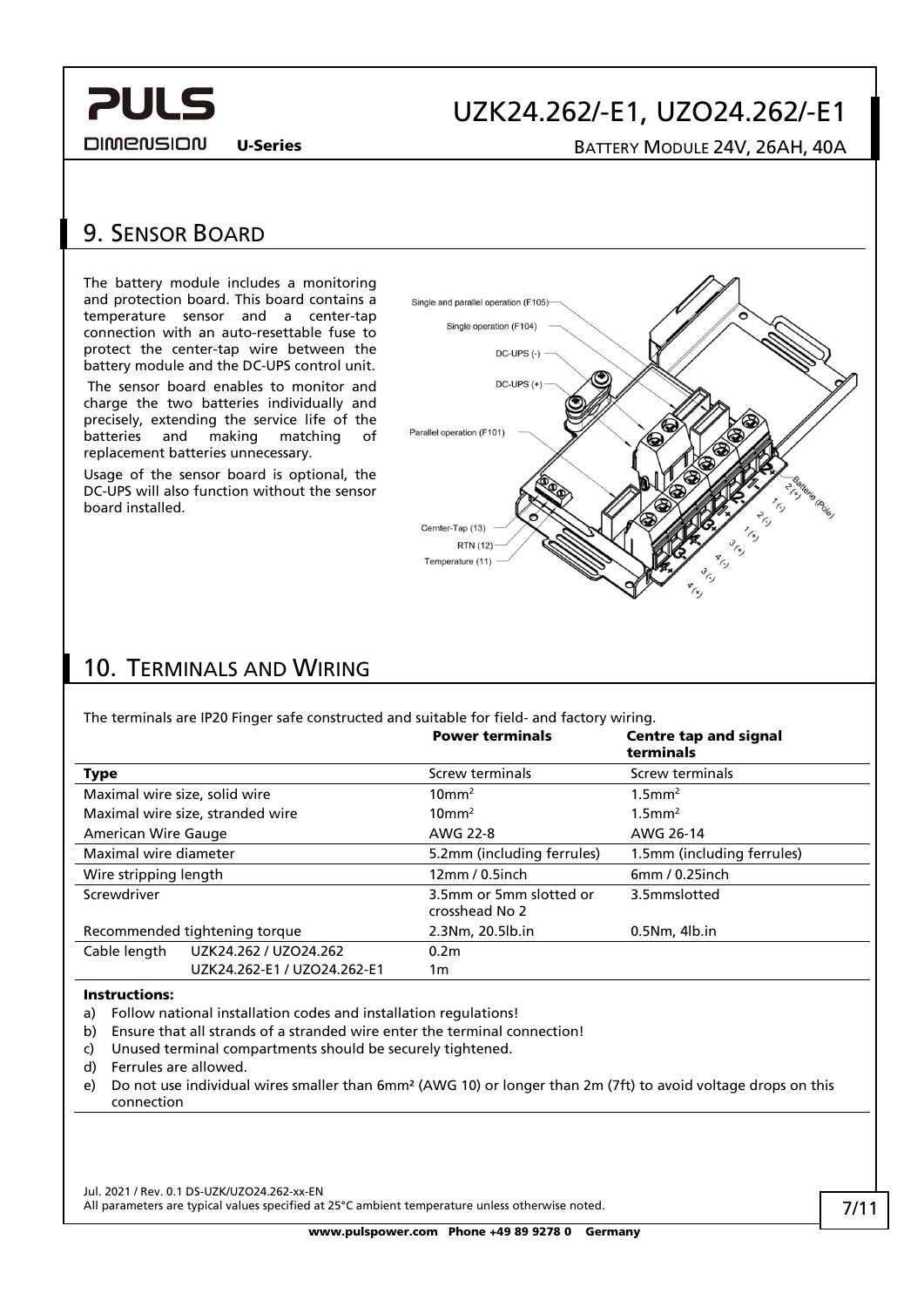**DIMENSION** 

## UZK24.262/-E1, UZO24.262/-E1

U-Series BATTERY MODULE 24V, 26AH, 40A

### <span id="page-7-1"></span>11. PROTECTION FEATURES

| Degree of protection | IP 00   | According to EN/IEC 60529                                                                                                                                                  |
|----------------------|---------|----------------------------------------------------------------------------------------------------------------------------------------------------------------------------|
| Class of protection  | Ш       | According to EN/IEC 61140                                                                                                                                                  |
| Internal input fuse  | $2*40A$ | DC-Fuse (blade type) ATOF® 287 040 from Little fuse<br>Replacement fuses must be of the same type or an UL listed fuse<br>with the same nominal value and characteristics. |
| Isolation            | 1100Vac | Isolation voltage between power to chassis                                                                                                                                 |

### <span id="page-7-0"></span>12. APPROVED, FULFILLED OR TESTED STANDARDS

| <b>UL 508</b><br>(planned) |              | UL Certificate<br>Listed equipment for category NMTR - Industrial Control<br>Equipment<br>Applicable for US and Canada<br>E-File: t.b.d                                                                                                                           |
|----------------------------|--------------|-------------------------------------------------------------------------------------------------------------------------------------------------------------------------------------------------------------------------------------------------------------------|
| <b>ATEX</b><br>(planned)   |              | Agency Certificate (Bureau Veritas)<br>EN 60079-0 Explosive atmospheres - General requirements<br>EN 60079-7, EN 60079-15 Equipment protection by type of<br>protection "e" and "n"<br>Certificate: t.b.d<br>Temperature Code: t.b.d<br>Type of Protection: t.b.d |
| <b>IFCFx</b><br>(planned)  | <b>IECEX</b> | <b>IFCEx Certificate</b><br>IEC 60079-0 Explosive atmospheres - General requirements<br>IEC 60079-7, IEC 60079-15 Equipment protection by type of<br>protection "e" and "n"<br>Certificate: t.b.d.<br>Temperature Code: t.b.d<br>Type of Protection: t.b.d        |
| Class I Div 2<br>(planned) |              | UL Certificate<br>Listed equipment for category NRAD - Listed equipment Industrial<br>Control Equipment for Use in Hazardous Locations<br>Applicable for US and Canada<br>$F$ -File: $t$ , $b$ , $d$ .<br>Temperature Code: t.b.d<br>Groups: t.b.d                |

### <span id="page-7-2"></span>13. REGULATORY PRODUCT COMPLIANCE

| EU Declaration of<br>Conformity |                    | The CE mark indicates conformance with the<br>- EMC directive<br>- RoHS directive                                              |
|---------------------------------|--------------------|--------------------------------------------------------------------------------------------------------------------------------|
| <b>REACH Directive</b>          | REACH $\checkmark$ | Manufacturer's Statement<br>EU-Directive regarding the Registration, Evaluation, Authorization<br>and Restriction of Chemicals |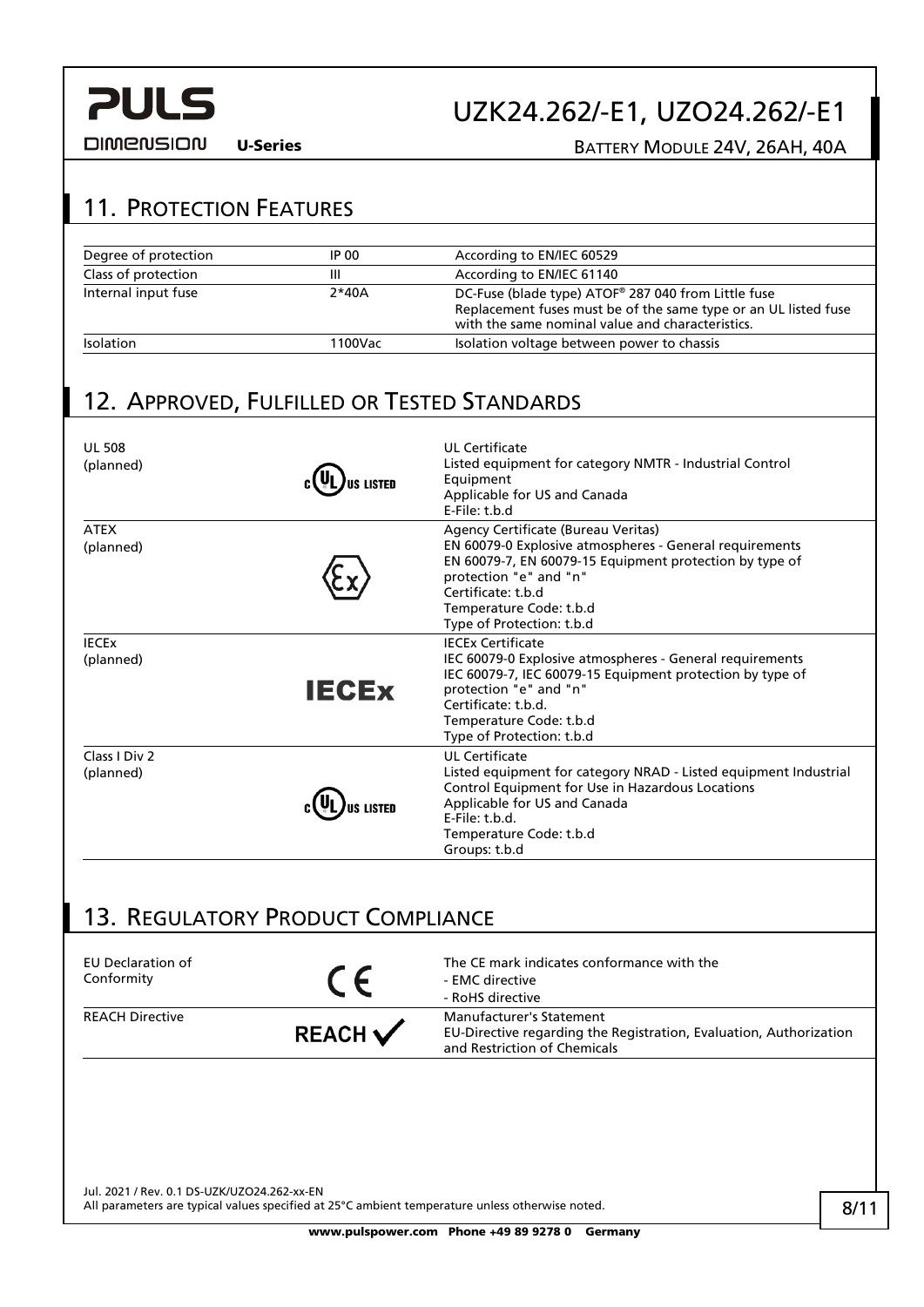

### UZK24.262/-E1, UZO24.262/-E1

U-Series BATTERY MODULE 24V, 26AH, 40A

<span id="page-8-0"></span>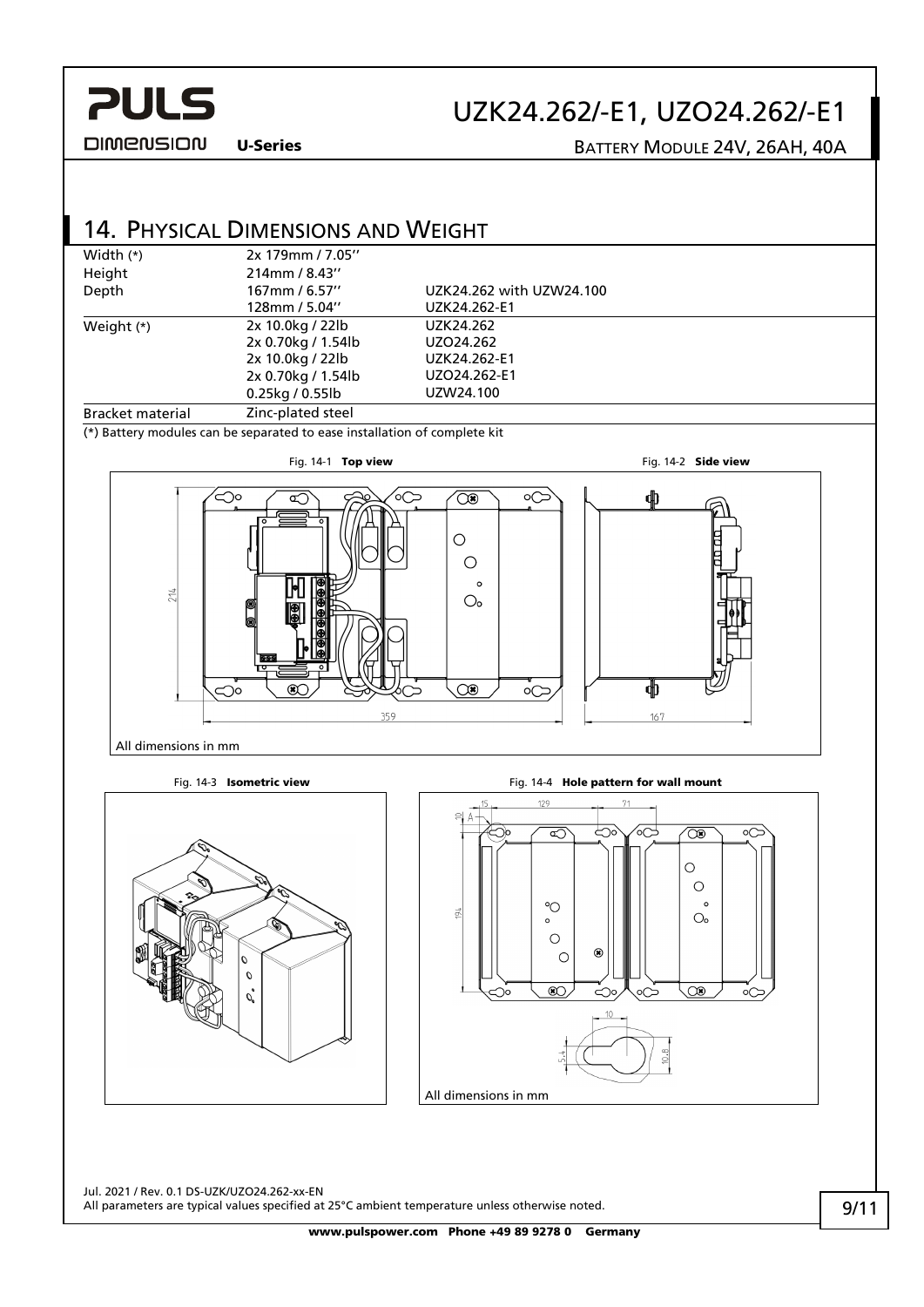### UZK24.262/-E1, UZO24.262/-E1

**DIMENSION** 

#### U-Series BATTERY MODULE 24V, 26AH, 40A

### <span id="page-9-0"></span>15. RECOMMENDATIONS FOR A LONG BATTERY LIFE

#### Temperature:

The temperature has the most impact on the service life. The hotter the temperature, the earlier the wear-out phase of the battery begins. The wear-out results in a degradation of battery capacity. Place the battery module in a cool location, e.g. near the bottom of the control cabinet. Do not place the battery module near heat generating devices. Do not overcharge batteries!



Fig. 15-1 Service life (according to EUROBAT) vs.

#### Number of discharge cycles and depth of discharge:

Do not discharge batteries more than necessary. Set buffer time limiter to the required buffer time. The number, as well as the depth of discharging cycles is limited. A replacement of the battery might be necessary earlier. When choosing the battery capacity, always try to get the next higher capacity than required. The depth of discharge reduces the service life of the battery and limits the number of cycles.



#### Store batteries fully charged

Do not store discharged batteries. Keep batteries fully charged!

Charge retention is important to get the longest battery life. Stored batteries which are not fully charged age faster than charged batteries. Batteries which are not in use should be recharged at least once a year. The higher the ambient temperature, the shorter the charging interval. At storage temperatures higher than 30°C, recharging should be done at least every nine months.